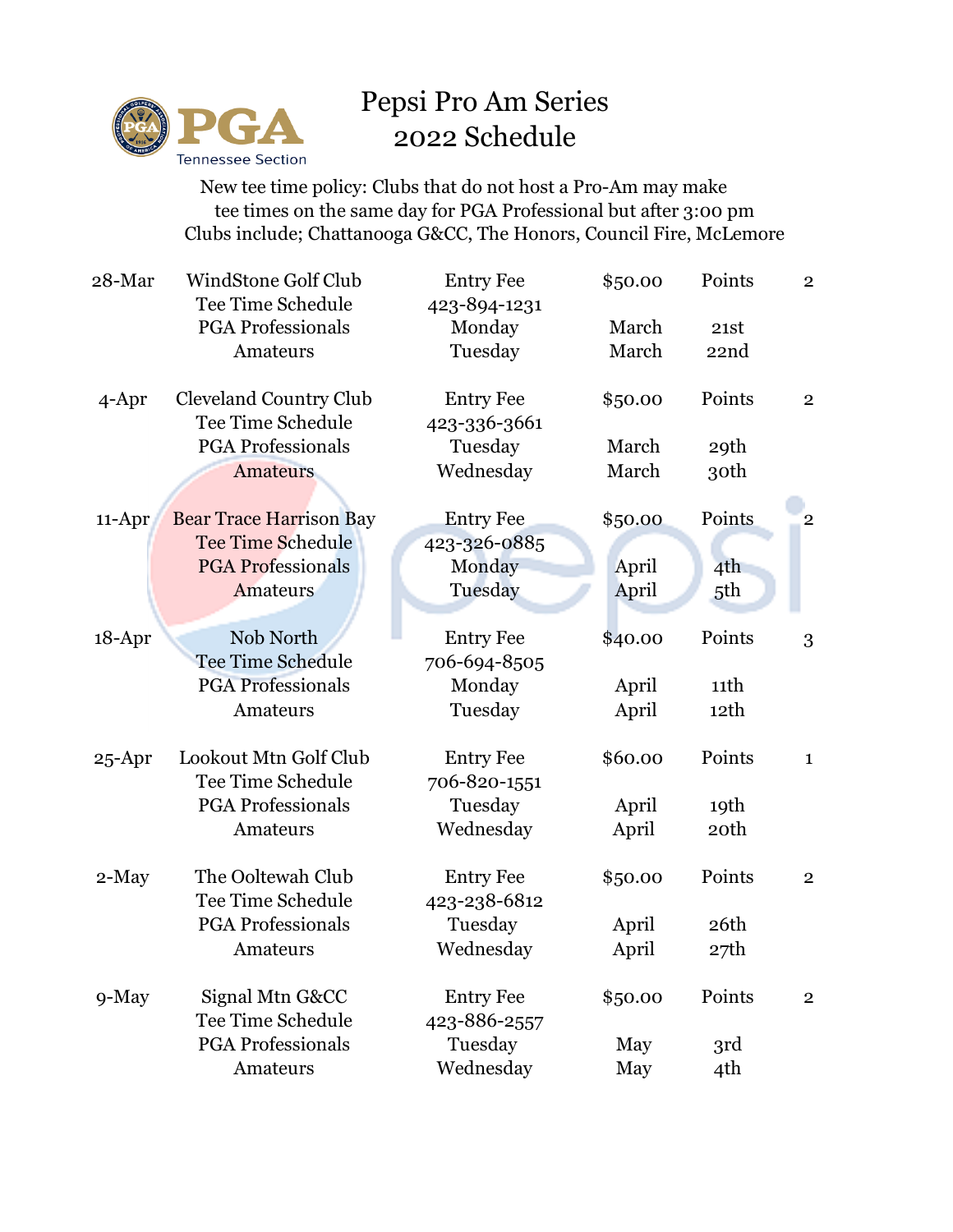| $16$ -May  | WindStone Golf Club            | <b>Entry Fee</b> | \$50.00 | Points           | $\overline{2}$ |
|------------|--------------------------------|------------------|---------|------------------|----------------|
|            | <b>Tee Time Schedule</b>       | 423-894-1231     |         |                  |                |
|            | <b>PGA</b> Professionals       | Monday           | May     | <b>9th</b>       |                |
|            | Amateurs                       | Tuesday          | May     | 10th             |                |
| $23-May$   | Moccasin Bend                  | <b>Entry Fee</b> | \$40.00 | Points           | 3              |
|            | Tee Time Schedule              | 423-267-3585     |         |                  |                |
|            | <b>PGA Professionals</b>       | Monday           | May     | 16th             |                |
|            | Amateurs                       | Tuesday          | May     | 17th             |                |
| $6 - Jun$  | Creeks Bend                    | <b>Entry Fee</b> | \$40.00 | Points           | 3              |
|            | <b>Tee Time Schedule</b>       | 423-842-5911     |         |                  |                |
|            | <b>PGA</b> Professionals       | Tuesday          | May     | 31st             |                |
|            | Amateurs                       | Wednesday        | June    | 1st              |                |
| $20 - Jun$ | <b>Black Creek Golf Club</b>   | <b>Entry Fee</b> | \$60.00 | Points           | $\mathbf{1}$   |
|            | <b>Tee Time Schedule</b>       | 423-822-2582     |         |                  |                |
|            | <b>PGA Professionals</b>       | Tuesday          | June    | 14th             |                |
|            | <b>Amateurs</b>                | Wednesday        | June    | 15th             |                |
|            |                                |                  |         |                  |                |
| $27 - Jun$ | <b>Bear Trace Harrison Bay</b> | <b>Entry Fee</b> | \$50.00 | Points           | $\overline{c}$ |
|            | <b>Tee Time Schedule</b>       | 423-326-0885     |         |                  |                |
|            | <b>PGA Professionals</b>       | Monday           | June    | 20 <sup>th</sup> |                |
|            | Amateurs                       | Tuesday          | June    | 21st             |                |
| $11-Jul$   | Nob North                      | <b>Entry Fee</b> | \$40.00 | Points           | 3              |
|            | Tee Time Schedule              | 706-694-8505     |         |                  |                |
|            | <b>PGA</b> Professionals       | Tuesday          | July    | 5th              |                |
|            | Amateurs                       | Wednesday        | July    | 6th              |                |
| 8-Aug      | WindStone Golf Club            | <b>Entry Fee</b> | \$50.00 | Points           | $\overline{2}$ |
|            | <b>Tee Time Schedule</b>       | 423-894-1231     |         |                  |                |
|            | <b>PGA Professionals</b>       | Monay            | August  | 1st              |                |
|            | Amateurs                       | Tuesday          | August  | 2nd              |                |
| 15-Aug     | The Ooltewah Club              | <b>Entry Fee</b> | \$50.00 | Points           | $\overline{2}$ |
|            | Tee Time Schedule              | 423-238-6812     |         |                  |                |
|            | <b>PGA Professionals</b>       | Tuesday          | August  | <b>9th</b>       |                |
|            | Amateurs                       | Wednesday        | August  | 10th             |                |
| $22$ -Aug  | <b>Cleveland Country Club</b>  | <b>Entry Fee</b> | \$50.00 | Points           | $\overline{2}$ |
|            | Tee Time Schedule              | 423-336-3661     |         |                  |                |
|            | <b>PGA Professionals</b>       | Tuesday          | August  | 16th             |                |
|            | Amateurs                       | Wednesday        | August  | 17th             |                |